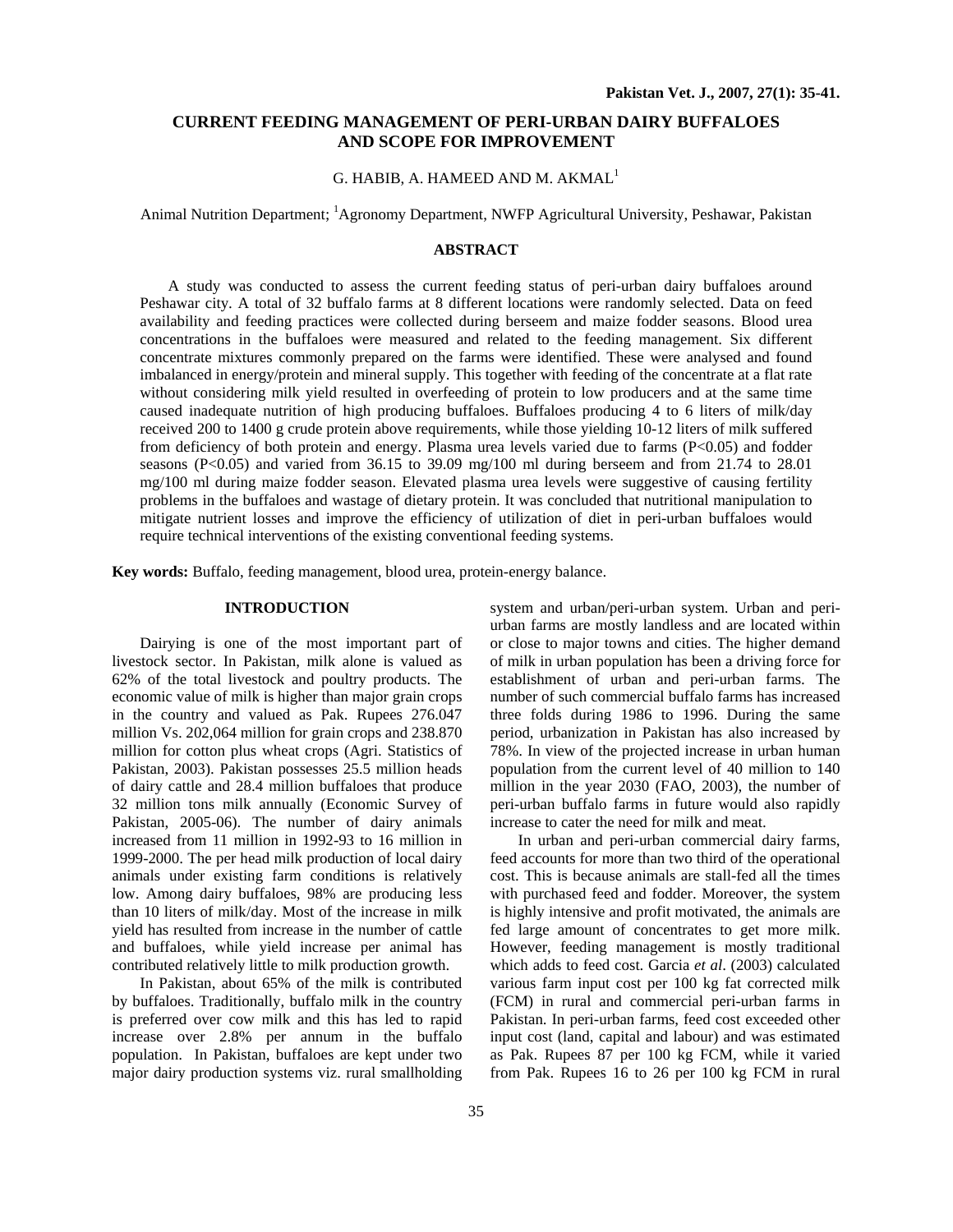smallholders. A sound intervention strategy to increase farm income should focus on two fronts; firstly, lowering feed cost, and secondly, increasing buffalo productivity. Both require improved nutritional management to increase the efficiency of feed utilization in buffaloes. The present study was performed to evaluate the existing feeding management of urban and peri-urban buffaloes and to suggest relevant interventions for its improvement.

## **MATERIALS AND METHODS**

A total of 32 buffalo farms over 8 different locations namely Sufaid Dheri, Nothia, Sarband, Achini, Nodeh bala, Pawaki, Shiekh Mohammad and Swati Gate, located within a radius of 10 km around Peshawar city, Pakistan were used in the present study. Four farms in each location were randomly selected. Data regarding feed availability, ration formulation and preparation, feeding practices and other relevant farm practices were collected using a questionnaire. Feed samples from all farms were collected, pooled for each location and analysed for dry matter (DM), ash, crude protein (CP), ether extract (EE) and crude fiber according to AOAC (1990). Total digestible nutrients (TDN) values were calculated as suggested by NRC (2001). The contents of calcium and phosphorus in concentrate ingredients were those determined earlier in this laboratory (unpublished). NRC (2001) nutrient recommendations of dairy cows were used to estimate protein and TDN requirements of buffaloes. Nutrient requirement for a range of milk production was matched with the supply calculated from typical rations practiced by majority of the farmers.

Blood samples from jugular vein were collected from five buffaloes in three randomly selected farms at three locations during berseem and maize fodder seasons. Plasma was separated by centrifugation at 3000 rpm for 10 minutes and processed for urea analysis, as described by Richter and Laponte (1962). The data were recorded in Excel worksheets and statistics where applicable was performed using GLM procedure of SAS (2001).

# **RESULTS AND DISCUSSION**

### **Composition of concentrate mixtures**

Nutrient composition of the concentrate ingredients used in conventional feeding of urban and peri-urban buffaloes is given in Table 1. All ingredients were high in protein (13.00-24.97 g/100g DM) and phosphorus (0.8-1.04 g/100g DM) but were low in calcium (0.13- 0.23 g/100g DM). Cottonseed cakes due to undecorticated nature had maximum fiber contents. Ether extract (crude fat) contents were higher in oil cakes and represented residual lipids after mechanical extraction. Six most common concentrate mixtures prepared from these ingredients and fed as supplement to buffaloes were identified. Composition of these mixtures is shown in Table 2. These were classified as conventional mixtures which the farmers had adopted on their own or learned from their elders. Among these, concentrate mixture-4, composed of equal proportions of cottonseed cake (CSC), wheat bran (WB) and dried bread (DB) was used by majority of (40%) farmers, followed by mixture-1, containing equal parts of CSC and WB used by 26% farmers. The other mixtures contained variable quantity of the above ingredients together with maize oil cake (MOC). Among these, mixture-4 was used by majority of farmers and was found least expensive (Rs. 9.97/kg). Ingredient composition of the mixtures was not constant and varied both within the farm and among the farms and depended on the relative market price, availability and financial capacity of the farmer. The quality of concentrate supplements was never synchronized with the type of fodder available that contributed to imbalanced nutrition and low cost effectiveness of the supplements. Farmers had little or no knowledge of feed quality especially their protein, energy and mineral contents.

## **Energy and protein values of the concentrate mixtures**

Nutrient composition of the concentrate mixture shown in Table 2 clearly shows that these were imbalanced in energy/protein and Ca/P ratios. The concentrate mixtures, with the exception of 4 and 5 that

**Table 1: Nutrient composition of feed ingredients used in conventional dairy concentrate mixtures** 

| Feed                                                     | Dry matter     | Ash           | Crude protein Crude fiber Ether extract Ca |                |               |      |  | TDN*       |  |  |  |
|----------------------------------------------------------|----------------|---------------|--------------------------------------------|----------------|---------------|------|--|------------|--|--|--|
|                                                          | $($ %)         |               | ---------------------------------          |                |               |      |  |            |  |  |  |
| Cottonseed cake (undec)                                  | $91.84 + 0.04$ |               | $10.83 \pm 4.08$ $24.97 \pm 0.92$          | $28.19 + 0.78$ | $7.31 + 1.51$ | 0.19 |  | 1.04 83.93 |  |  |  |
| Maize oil cake                                           | $93.83 + 2.25$ | $1.76 + 0.28$ | $20.50 + 3.83$                             | $11.07 + 1.81$ | $7.81 + 0.40$ | 0.23 |  | 1.00 90.59 |  |  |  |
| Wheat bran                                               | $91.12 + 1.06$ | $3.86 + 1.62$ | $17.01 + 0.99$                             | $11.06 + 1.59$ | $3.74 + 0.38$ | 0.13 |  | 1.40 84.10 |  |  |  |
| Dried bread                                              | $92.34 + 1.23$ | $2.67 + 0.56$ | $13.00 + 2.10$                             | $8.48 + 2.53$  | $1.45 + 1.16$ | 0.19 |  | 0.80 83.03 |  |  |  |
| $*TDN$ values were calculated as suggested by NRC (2001) |                |               |                                            |                |               |      |  |            |  |  |  |

TDN values were calculated as suggested by NRC (2001.)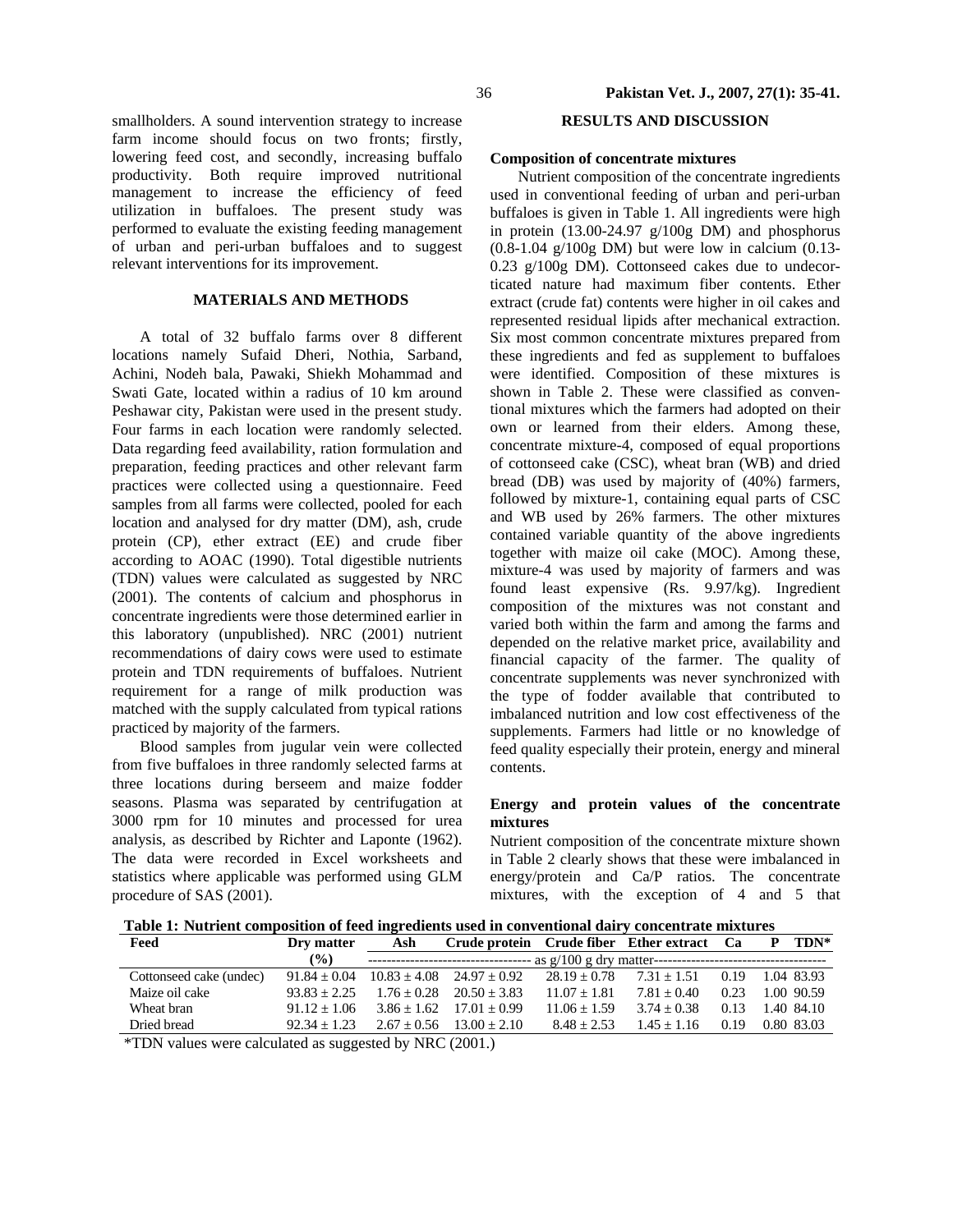| <b>Ingredients</b>          |          | $\mathbf 2$ | 3     | 4     |          | 6        |
|-----------------------------|----------|-------------|-------|-------|----------|----------|
| Cottonseed cake             | 50       | 33          | 67    | 33    | 50       | 50       |
| Wheat bran                  | 50       | 67          | 33    | 33    | 25       | 25       |
| Maize oil cake              | 0        | $\theta$    | 0     | 0     | $\Omega$ | 25       |
| Dried bread                 | $\theta$ | $\theta$    | 0     | 33    | 25       | $\theta$ |
| Total                       | 100      | 100         | 100   | 100   | 100      | 100      |
| <b>Nutrient composition</b> |          |             |       |       |          |          |
| Crude protein $(\%)$        | 20.96    | 19.60       | 22.32 | 18.15 | 19.86    | 19.87    |
| TDN $(\%)$                  | 75       | 75          | 73    | 75    | 75       | 78       |
| Calcium $(g/kg)$            | 01.06    | 01.05       | 1.5   | 01.08 | 01.08    | 01.08    |
| Phosphorus $(g/kg)$         | 12.02    | 12.08       | 11.06 | 10.07 | 10.07    | 11.02    |
| Cost in Rupees/kg           | 11.10    | 09.98       | 12.22 | 09.97 | 11.15    | 12.90    |
| Farmer use (%)              | 26       | 8           |       | 40    | 8        | 14       |

**Table 2: Six common conventional home-made concentrate mixtures used by farmers in urban and periurban buffalo farms** 

contained dried bread, did not have any energy source and would cause deficiency of TDN (energy) in buffaloes producing more than 8 liters of milk as explained in Fig. 1. With low energy intake, significant part of the absorbed amino acids would partition for energy synthesis through gluconeogenesis in the liver. Proteins of the oil cakes and wheat bran were reported as highly soluble and the rumen degradability ranged from 73.25 to 89.73% (Habib *et al*., 1994) and therefore would supply little or no bypass protein. This will invariably produce large quantity of ammonia in the rumen. In the absence of adequate energy and minerals in the supplement, microbial population in the rumen would not efficiently utilize the resulting ammonia and the excess will be absorbed and converted to urea in the liver (Sarwar and Zia-ul-Hassan, 2001) and will ultimately be excreted in the urine.

#### **Blood urea concentrations**

Plasma urea concentrations of buffaloes during berseem and maize fodder seasons are illustrated in Fig. 2. The results varied among the farms  $(P<0.05)$  and seasons (P<0.05). Plasma urea levels were consistently higher (36.15 to 39.09 mg/100 ml) in all selected farms when the buffaloes received protein rich berseem together with the conventional concentrate supplement. When maize fodder served as the basal diet, plasma urea levels were relatively low (21.74 to 28.01 mg/100 ml), but still remained at the normal levels. The present findings support the results of Qureshi *et al*. (2002), who reported that plasma urea ranged from 30.97 to 46.00 mg/100 ml in dairy buffaloes. Elevated concentrations of plasma urea in the present buffaloes were presumably associated with feeding of large quantity of degradable protein (Broderick and Clayton, 1997). Recent findings of Shukat (2004) demonstrated that blood urea concentrations were positively related to



**Fig. 1: Calculated TDN (energy) and crude protein (CP) balance in urban and periurban milking buffaloes with conventional feeding management during berseem season (a) or maize fodder season (b).**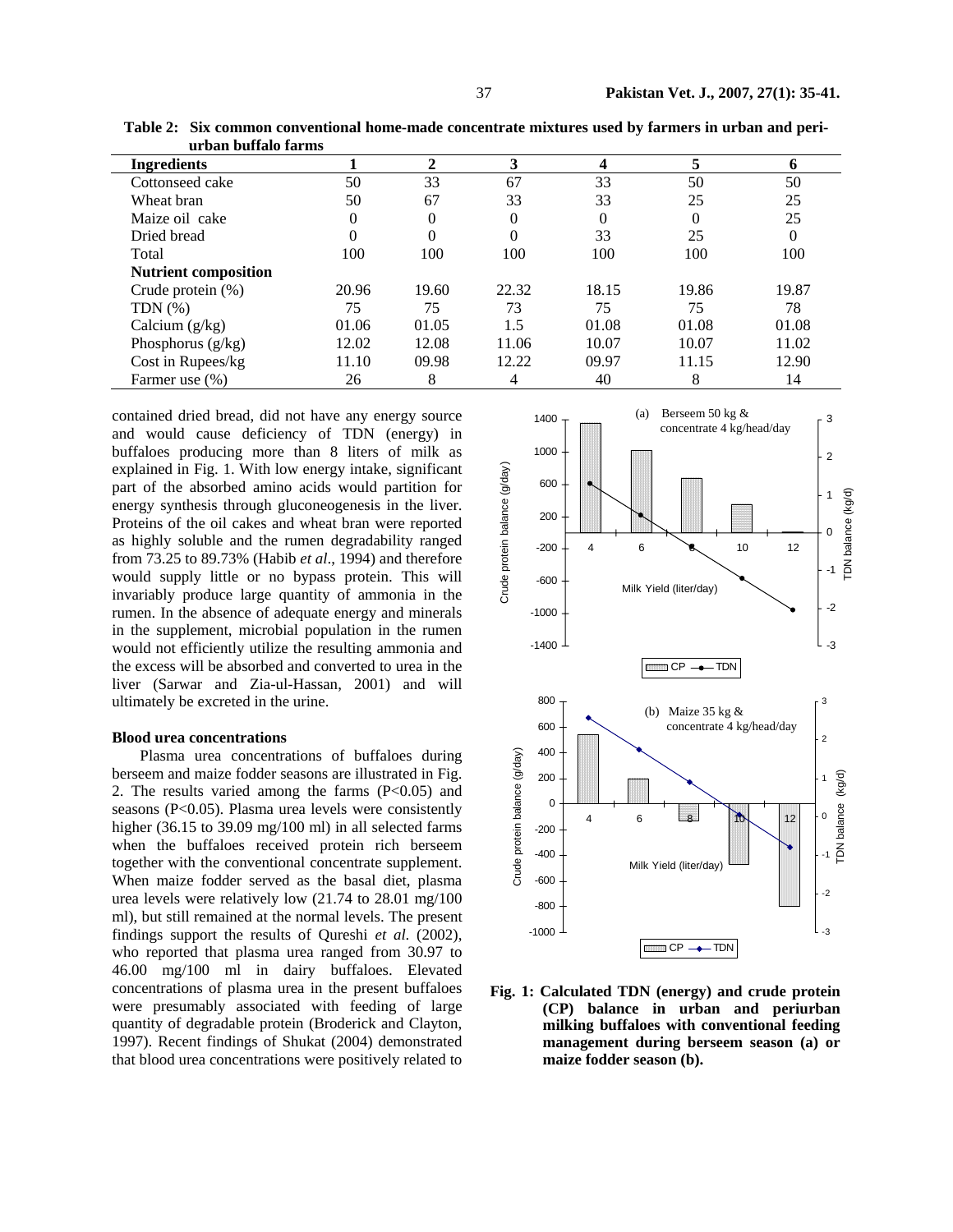

Berseem **II** Maize Fodder

**Fig. 2: Plasma urea concentrations in milking buffaloes during berseem and maize fodder seasons under conventional feeding management (each value is a mean of 15 observations recorded in five buffaloes of three randomly selected farms at three different locations).** 

crude protein intake in milking cows ( $\mathbb{R}^2 = 0.66$ ). As discussed later, such high circulatory levels of urea have been widely advocated to adversely affect reproduction and health of the animals and also contribute to environmental pollution through excretion of large amounts of nitrogen by the animal.

### **Mineral deficiency and imbalances in conventional rations**

No mineral source was included in the conventional farm prepared concentrate mixtures. Local farmers have yet to realize the importance of minerals feeding in dairy animals. Of particular significance was the deficiency of calcium in the conventional concentrate mixtures. As shown in Table 1, oil cakes and wheat bran were rich in phosphorus (1.00-1.40  $g/100$  g DM) and very low in calcium  $(0.13-0.23)$ g/100g DM) that resulted in imbalanced ratio of the two elements in the final mixtures (Table 2). It is thus obvious that feeding of these supplements would result in sub-optimum utilization of calcium and phosphorus in the animals, especially when fed with non leguminous fodders such as maize, sorghum and mott grass. The situation is improved when berseem and other leguminous fodder, high in calcium contents, are fed. In contrast to the normal ratio of calcium and phosphorus as 1:1-2:1 (NRC, 2001), the imbalanced feeding of these minerals under conventional feeding could be related to increased incidence of health disorders (milk fever, haemoglobinuria and paralytic disorders), infertility and reproductive problems

38 **Pakistan Vet. J., 2007, 27(1): 35-41.**

(delayed estrus, repeated estrus, low conception, retained placenta and prolapsed uteri) together with low milk production (Underwood and Suttle, 1999; Qureshi *et al*., 1999; Habib *et al*., 2004).

### **Feeding management**

Maize and berseem are two most common fodders preferred by local farmers for feeding buffaloes. Other sources to a lesser extent include sorghum, sugarcane tops, mott grass, oats and barley. Generally, 30 to 50 kg green fodder is daily fed to individual buffalo. Wheat straw invariably constitutes significant part of dairy ration and varies from 4 to 6 kg /head/day. During lean period, daily allowance of green fodder is reduced to about 10-15 kg and that of wheat straw is increased to above 8 kg as gut filler.

As a part of the traditional feeding system, all milking buffaloes in a farm are given fixed allowance of concentrate (4 to 6 kg/head/day) without taking into account their relative daily milk production capacity. This is apparently practiced for easy management and saving labour. As illustrated in Figure 3, such feeding practice deprives the potential high milk producers and on the other hand overburdens the low producers with nutrients like protein. When the quantity of concentrate given as a fixed allowance was calculated on the basis of per liter milk produced (Fig. 3), it was found that the buffaloes producing 10-12 liter milk/day received less concentrate (1-1.5 kg/liter), while low producers with 4-6 liter/day consumed 2 to 3.5 kg/liter. This anomaly can be corrected by grouping the buffaloes according to milk yield and feeding each group as one kg concentrate for every 2 liters milk. This will not only reduce the cost of feeding but will increase total daily milk produced at the farm.



**Fig. 3: Conventional feeding of fixed quantity of concentrate (kg/day) when calculated as kg/liter milk deprives the buffaloes producing more milk.**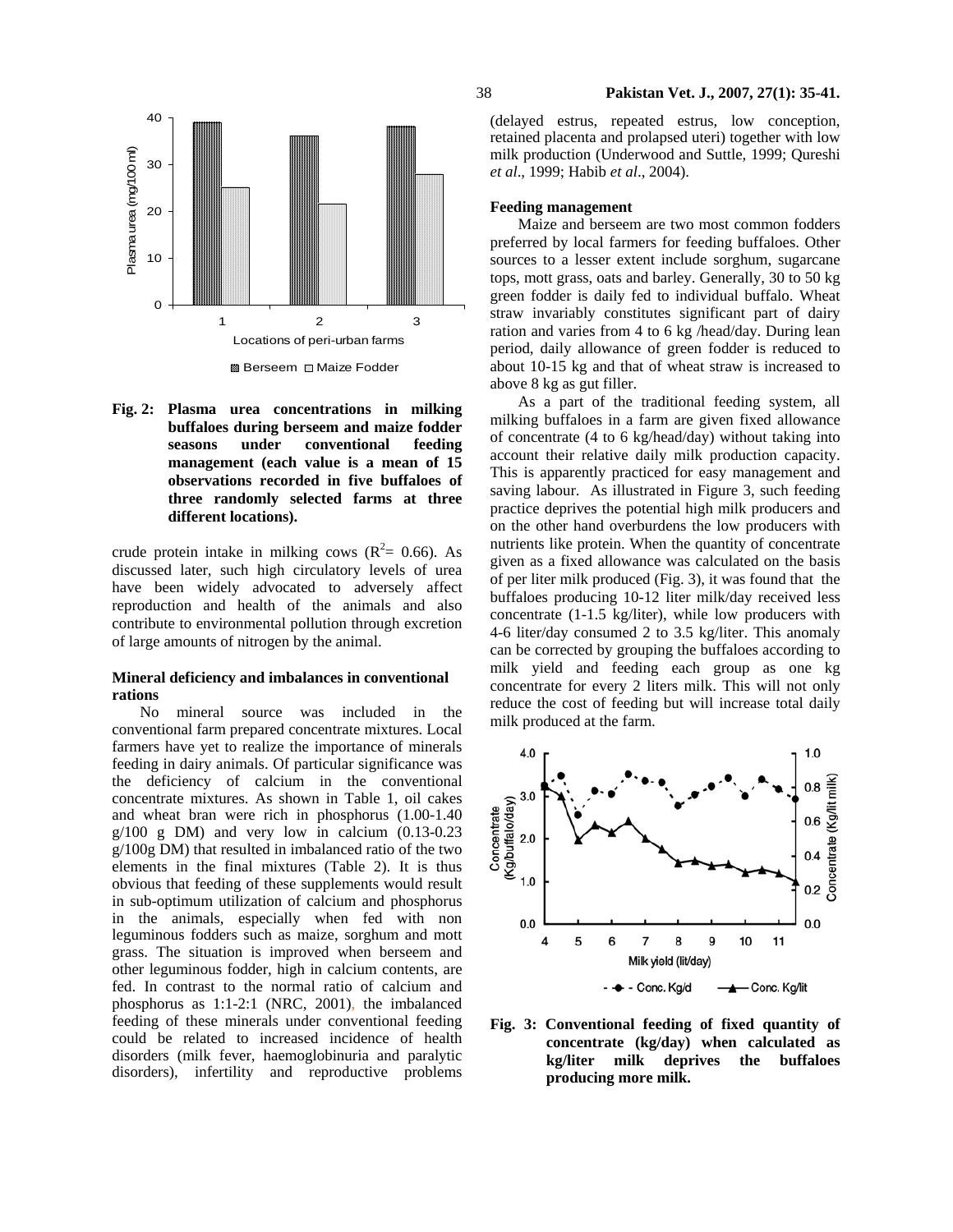Availability of protein and energy (TDN) from two typical summer and winter dairy rations practiced in the local urban and peri-urban buffalo farms were calculated in relation to animal's requirements. These relationships are illustrated in Figure 1 which explains large inconsistency of protein and energy supply in milking buffaloes. During summer, when maize fodder was offered, buffaloes producing 10 liter or more milk per day suffered from both protein and energy deficiency. During winter when leguminous fodder (berseem) was fed, protein supply was not deficient but inadequate energy turned to be the major limiting factor in buffaloes producing 8 liter or more milk per day. In both fodder seasons, low milk producers (4-6 liter/day) consistently received both protein and energy in excess with the extent that protein intake reached to a maximum level of 900-1400 g/day above the requirement.

The above situation analysis foresees two major nutritional problems i) limited energy and protein supply impede productivity in high potential buffaloes and ii) extra nutrient supply in low producers add to feed cost without substantial increase in milk yield and adversely affect fertility and health of the animals.

As discussed earlier, energy sources such as cereals albeit dried bread are seldom added and the concentrate mixtures are predominantly based on proteinacious byproducts feeds that are highly degradable in the rumen and have low bypass protein quality. The quantity of absorbable protein from these conventional concentrate mixtures would be low and inadequate to meet the requirements for high milk production because the animals would mainly depend on microbial protein as a source of amino acids in the intestine (NRC, 2001). Rumen degradability of protein has become one of the most significant parameters in the new feed evaluation system for ruminants. Both ARC (1980) and NRC (2001) reported that even with maximum rumen efficiency, the quantity of microbial protein flowing small intestine might not be adequate to meet the needs for high milk producing cows. This is true because there is an upper limit beyond which synthesis of microbial protein per kg of organic matter fermented in the rumen cannot be increased (ARC, 1980). To correct the situation and meet requirement of metabolizable protein of high producing buffaloes and reduce ammonia burden, it is important to substitute some of the conventional soluble protein feeds (oil cakes) with undegradable feeds such as oil meals of vegetable or animal origin.

## **Reproduction and health disorders with imbalanced diet**

Judging the conventional feeding system on protein degradability basis, two major nutritional issues can be raised. Firstly, due to high degradability of conventional feed, the requirement of high producing buffaloes for metabolizable protein are not adequately met. Secondly, high ammonia resulting from excessive feeding of fermentable protein would cause fertility and health problems. Evidence is available in the literature that suggest high blood urea resulting from excessive rumen ammonia reduces fertility through altering uterine environment, lowering LH and progesterone secretion through acting on pituitary ovarian axis and adversely affects immune system (Ferguson and Chalupa, 1989). Moreover, higher demand of ATP for urea synthesis from ammonia and amino acids in the liver reduces the overall efficiency of energy utilization in the animal body (Sarwar and Zia-ul Hassan, 2001).

Earlier studies in this laboratory performed with peri-urban buffaloes (Qureshi *et al*., 2002) reported that high blood urea concentrations were associated with delayed estrous resumption after parturition ( $R^2 = 0.71$ ) and low pregnancy rates  $(R^2 = 0.91)$ . These problems were more pronounced in buffaloes having blood urea higher than 31.01 mg/100 ml. This would suggest that in the preset study blood urea levels in the buffaloes as shown in Figure 2 were above this critical level when berseem was fed as a basal diet. This is because berseem is not only rich in crude protein (20-28 g/100g DM) but its proteins are highly fermentable and the rumen degradability ranges from 0.05 to 0.07 per hour (FAO, 1998). Other workers reported high incidence of retained placenta and metritis with elevated blood urea levels (Ferguson and Chalupa, 1989). All these problems associated with protein over burden and imbalanced feeding cause enormous economic losses in dairy farming.

## **Environmental aspects of imbalanced nutrition**

Excessive feeding of soluble protein and phosphorus to buffaloes increases excretion of nitrogen and phosphorus in faeces and urine that directly contribute to environmental pollution. Ammonia vaporization from excreta adds to air pollution. Excessive nitrogen and phosphorus losses cause pollution of surface and ground water. Run off and leaching of nitrogen and phosphate into ground water directly leads to eutrophication and biodiversity losses in aquatic ecosystem. Similarly, nitrates in ground water cause human health hazards (Winfried, 1999). Disposal of animal excreta in urban and peri-urban farms always remain a problem due to limited space and inadequate arrangements for use. Excessive surface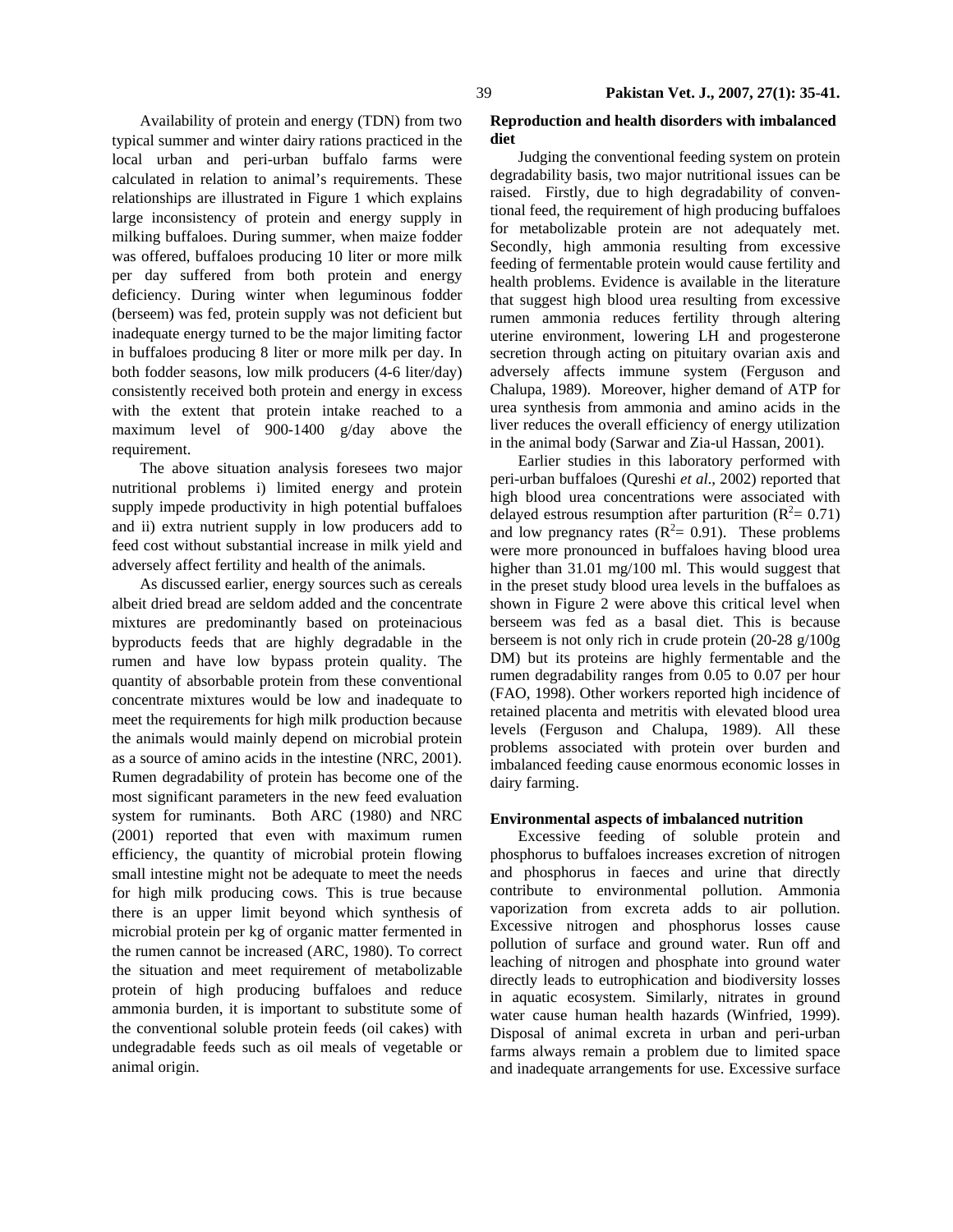loading of limited soil with manure affects plant growth through toxic levels of nitrogen, phosphorus and potassium. It is assumed that with the existing conventional feeding of buffaloes in urban and periurban farms, more than 70% dietary nitrogen would be excreted by the animals. It can be calculated that with the existing conventional feeding regime, a buffalo would daily excrete 0.25 to 0.41 kg nitrogen in urine. This comes to a total of 25 to 41 kg nitrogen daily voided through urine in a dairy farm having 100 buffaloes. Such alarming amount of nitrogen added daily to atmosphere together with large amount of methane resulting from imbalanced feeding has large environmental concern (Leng, 1991). Moreover, excretion of nitrogen in urine resulting from excess consumption of dietary nitrogen entails high energy cost. Sarwar and Zia-ul Hassan (2001) calculated that energy cost of excreting 100 g nitrogen in urine is about 4.1 MJ. This would reduce the over all efficiency of energy utilization in animal body.

### **Future outlook**

A two-pronged approach is required to correct the delivery of nutrients to milking buffaloes. Firstly, soluble protein in concentrate mixture for high producers should be partially replaced with undegradable protein sources. Locally available byproduct feeds need screening for rumen degradability to find less expensive suitable protein sources. Such information on national level is not available. Ingredient composition of concentrate mixture with respect to protein degradability and minerals should match the quality of basal fodder. Secondly, buffaloes should be fed according to their milk yield. Grouping of animals on the basis of milk production can facilitate delivery of correct allowance of concentrate mixture to animals.

Berseem and other leguminous cultivated fodders are rich in soluble protein. Reducing wasteful fermentation of nitrogen in such fodders through tannins association is another potential area that deserves research through collaboration of plant breeders and animal nutritionists. Medium levels of condensed tannins in plants protect protein against rumen degradation through hydrogen bondings that are reversible in acidic environment postruminally, thus shifting protein digestion and absorption to abomasum and small intestine that improves animal performance (Makkar, 2003). Whatever nutritional intervention is made in conventional feeding system to reduce nutrient losses in buffaloes, it must not allow the rumen fermentation to suffer rather should be complementary to nutrients output from rumen for enhancing productivity. Maximizing rumen efficiency to utilize fiberous feeds and non-protein nitrogen sources coupled with supplying bypass nutrients that avoid rumen fermentation should be the future goal of feeding high yielding buffaloes.

It is also important to evolve a useful indicator for judging the protein status of buffaloes. Feeding adjustment then can be applied to correct the situation for enhancing the efficiency of nutrient utilization for increased productivity. Recent studies with dairy cows in this laboratory (Shukat, 2004) and those reported by Broderick and Clayton (1997) concluded that milk urea concentrations can be used to predict the circulatory levels of plasma urea and protein intake in dairy cows. However, similar investigations are required in buffaloes. Recent work in this laboratory (unpublished) has shown that blood urea levels were higher in buffaloes than cows with the same levels of protein intake, indicating that in buffaloes feeding soluble protein may provoke higher circulatory levels of urea. However, normal threshold above which urea levels in buffaloes may be harmful is yet to be determined.

### **REFERENCES**

- AOAC, 1990. Official Methods of Analysis. 15<sup>th</sup> Ed., Association of Official Analytical Chemists, Washington, DC, USA.
- ARC, 1980, Agricultural Research Council. The Nutrient Requirements of Ruminant Livestock. Commonwealth Agriculture Bureau, Farnham Royal, Slough, UK.
- Agriculture Statistics of Pakistan, 2003. Ministry of Food, Agriculture and Livestock. (Economic Wing), Government of Pakistan, Islamabad, Pakistan.
- Broderick, G. A. and M. K. Clayton, 1997. A statistical evaluation of animal and nutritional factors influencing concentration of milk urea nitrogen. J. Dairy. Sci., 80: 2964-2971.
- Economic Survey of Pakistan, 2005-06. Government of Pakistan, Finance Division, Economic Advisor's Wing, Islamabad, Pakistan.
- FAO, 1998. Tropical Feeds. Electronic Version 8. FAO, Rome, Italy.
- FAO, 2003. Food and Agriculture Organization of United Nations, FAO Statistical Database, Rome, Italy.
- Ferguson, J. D. and W. Chalupa, 1989. Impact of protein nutrition on reproduction in dairy cows. J. Dairy Sci., 72: 746-752.
- Garcia, O., K. Mahmood and T. Hemme, 2003. A review of milk production in Pakistan with particular emphasis on small scale producers. Propoor Livestock Policy Initiative Working Paper No. 3, FAO, Rome.